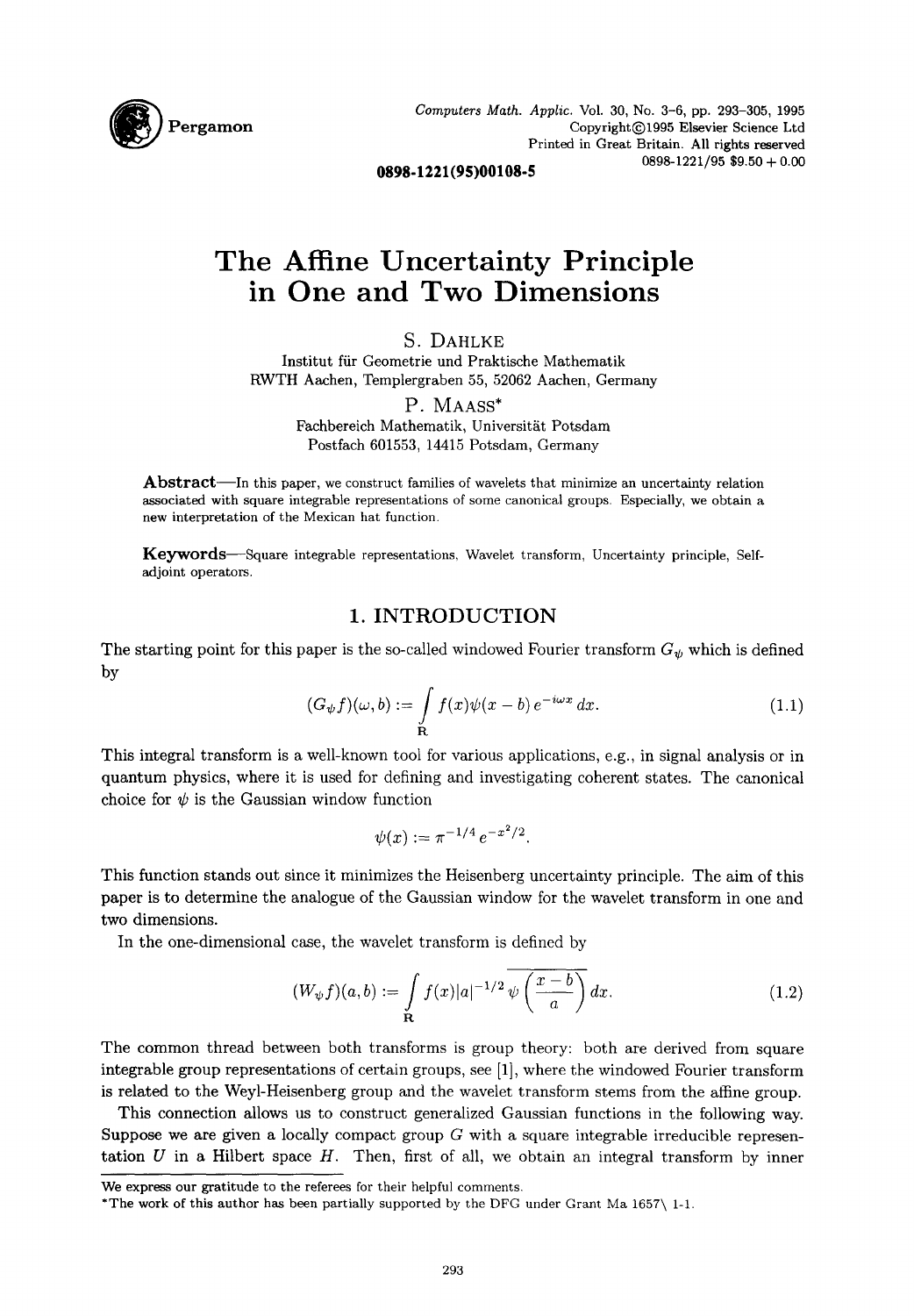products

$$
\langle U(g)\psi, f\rangle_H \ , \qquad g \in G, \tag{1.3}
$$

compare with  $(1.1)$  and  $(1.2)$ . Secondly, the infinitesimal operators of the representation lead to an uncertainty principle which in turn gives rise to a canonical choice for  $\psi$  by computing minimizing functions.

In the next section, we review the basic theory on group representations and uncertainty principles as far as it is relevant for our purposes.

This machinery will then be applied to the affine group and the wavelet transform in the subsequent sections.

## **2. GROUP REPRESENTATIONS AND UNCERTAINTY PRINCIPLES**

Let G be a locally compact group with Haar measure  $d\mu$ . A unitary irreducible representation U of G in a Hilbert space H is called **square integrable** if there exists a vector  $\psi$  in H such that

$$
\int\limits_G |\langle U(g)\psi,\psi\rangle_H|^2 \ d\mu(g) < \infty. \tag{2.1}
$$

A vector  $\psi$  that satisfies (2.1) is called **admissible**. If  $\psi$  is admissible, then

$$
T_{\psi}: H \to L^2(G, d\mu), \qquad f \mapsto \langle U(g)\psi, f \rangle_H \tag{2.2}
$$

is a well-defined invertible map. In particular, let  $G$  be the Weyl-Heisenberg group, i.e.,

$$
G := \{ (\omega, b, \tau) \, | \, b, \, \omega \in \mathbf{R}, \, \tau \in \mathbf{C}, \, |\tau| = 1 \}
$$
\n(2.3)

with group law

$$
(\omega, b, \tau) \circ (\omega', b', \tau') = \left(\omega + \omega', b + b', \tau \tau' e^{i(\omega b' - \omega' b)/2}\right). \tag{2.4}
$$

The Weyl-Heisenberg group possesses a unitary irreducible representation  $\tilde{U}$  in  $L^2(\mathbf{R})$  which is given by  $[\tilde{U}(\omega, b, \tau) f](x) = \tau e^{-i\omega b/2} e^{i\omega x} f(x - b)$ . It can be checked that  $\tilde{U}$  is square integrable and that every function  $\psi$  in  $L^2(\mathbf{R})$  is admissible, see [2] for details. If we ignore the toral component of the group representation  $\tilde{U}$ , i.e., if we define

$$
[U(\omega, b)f](x) := e^{i\omega x} f(x - b), \qquad (2.5)
$$

then definition (2.2) leads us to the windowed Fourier transform given by (1.1).

With the aid of  $(2.5)$ , we can define two associated self-adjoint differential operators by setting

$$
(T_{\omega}f)(x) := i \frac{\partial}{\partial \omega} [U(\omega, b)f](x)|_{\omega=0, b=0} = -xf(x),
$$
  
\n
$$
(T_b f)(x) := i \frac{\partial}{\partial b} [U(\omega, b)f](x)|_{\omega=0, b=0} = -if'(x).
$$
\n(2.6)

These operators are called the infinitesimal operators, they can also be used as a basis for the Lie algebra of G. The main property for our purpose is that they lead to an uncertainty principle via the following theorem. This result is well known, see, e.g.,  $[3]$  or  $[4]$ ; we include the proof for the reason of consistency.

**THEOREM** 2.1. *For a self-adjoint operator P, define* 

$$
\mu_f(P):=\langle Pf,f\rangle.
$$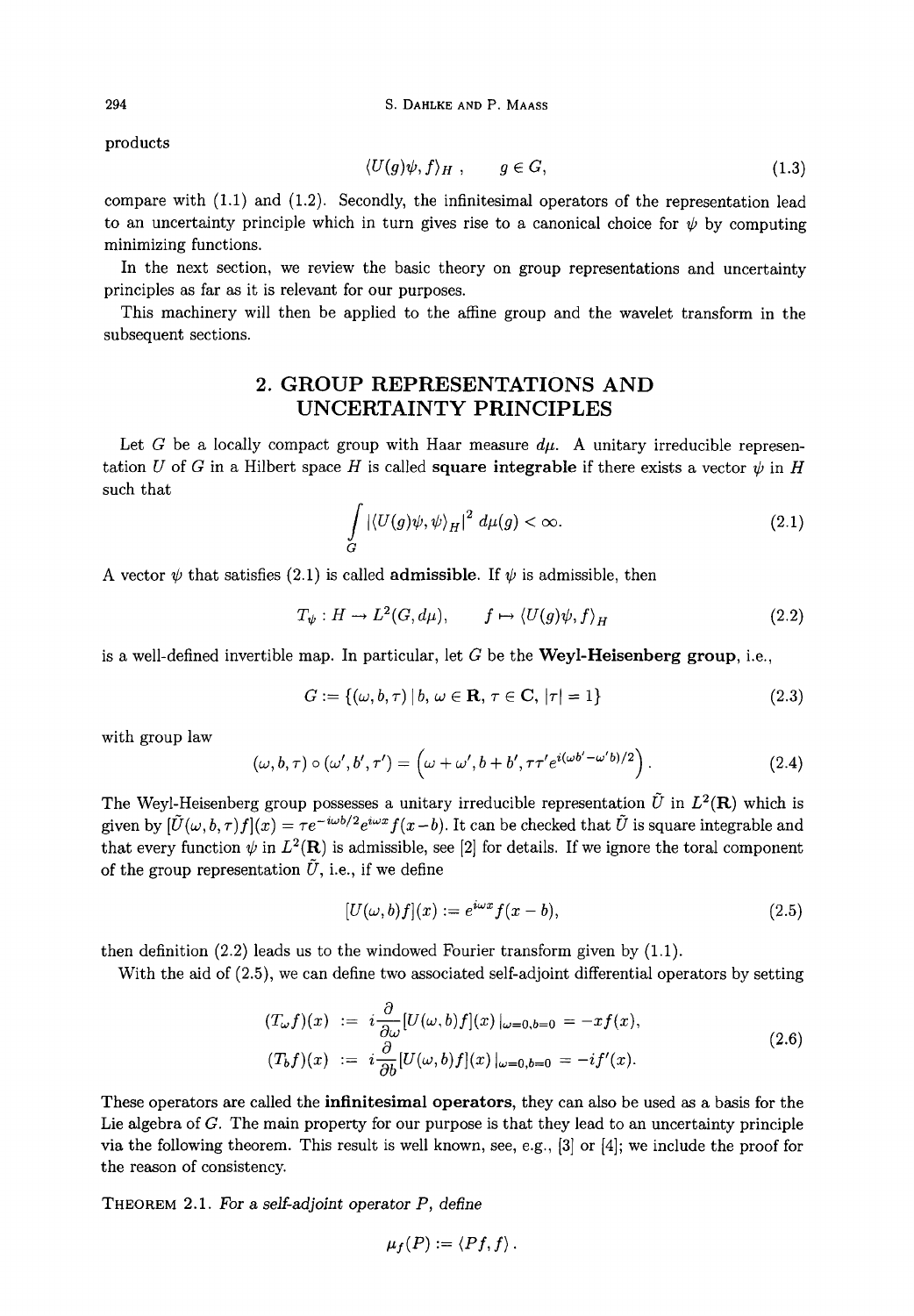Let S, T be densely *defined self-adjoint operators* 

$$
S: L^{2}(\mathbf{R}^{n}) \supset \mathcal{D}(S) \to L^{2}(\mathbf{R}^{n}),
$$
  

$$
T: L^{2}(\mathbf{R}^{n}) \supset \mathcal{D}(T) \to L^{2}(\mathbf{R}^{n}).
$$

*Furthermore, let the commutator*  $[S, T]$  *be given by* 

$$
[S,T] := ST - TS.
$$

*1.* Then, for any function  $f \in \mathcal{D}([S,T])$  with  $||f||_2 = 1$  and any pair  $(\mu_1, \mu_2)$  of real numbers the *following inequality holds:* 

$$
|\langle [S,T]f,f\rangle|^2 \le 4 \, \, ||(S-\mu_1)f||^2 \, \, ||(T-\mu_2)f||^2. \tag{2.7}
$$

2. Equality in (2.7) holds if and only if there exists a  $\lambda \in i\mathbb{R}$  such that

$$
(S - \mu_1)f = \lambda (T - \mu_2)f. \qquad (2.8)
$$

*. Equality in* (2.7) *implies that* 

$$
\mu_1 = \mu_f(S) = \langle Sf, f \rangle, \qquad \mu_2 = \mu_f(T) = \langle Tf, f \rangle. \tag{2.9}
$$

*Let the variances*  $var_f(T)$ ,  $var_f(S)$  *be defined by* 

$$
\begin{array}{rcl}\n\text{var}_f(T) & := \langle (T - \mu_f(T))^2 f, f \rangle, \\
\text{var}_f(S) & := \langle (S - \mu_f(S))^2 f, f \rangle.\n\end{array} \tag{2.10}
$$

*Then, any*  $f \in \mathcal{D}([S,T])$  *with*  $||f||_2 = 1$  *obeys the following inequality, called the uncertainty principle:* 

$$
|\mu_f([S,T])|^2 \le 4 \operatorname{var}_f(T) \operatorname{var}_f(S). \tag{2.11}
$$

**PROOF.** S, T are assumed to be self-adjoint and  $\mu_1$ ,  $\mu_2$  are real numbers, hence,

$$
\langle [S,T]f,f\rangle = \langle Tf, Sf\rangle - \langle Sf,Tf\rangle
$$
  
=  $\langle (T-\mu_2)f, (S-\mu_1)f\rangle - \langle (S-\mu_1)f, (T-\mu_2)f\rangle$  (2.12)  
=  $2i \operatorname{Im}(\langle (T-\mu_2)f, (S-\mu_1)f\rangle).$ 

 $Im(\cdot)$  denotes the imaginary part. Taking absolute values on both sides yields

$$
|\langle [S,T]f,f\rangle|^2 = 4 |\text{Ln}(\langle (T-\mu_2)f, (S-\mu_1)f\rangle)|^2
$$
  
\n
$$
\leq 4 |\langle (T-\mu_2)f, (S-\mu_1)f\rangle|^2
$$
(2.13)

$$
\leq 4 \|(T - \mu_2)f\|^2 \|(S - \mu_1)f\|^2. \tag{2.14}
$$

Equality in (2.14) holds iff

$$
(S-\mu_1)f=\lambda(T-\mu_2)f.
$$

In order to give equality in (2.13),  $\lambda$  has to be purely imaginary. This proves the first two assertions.

To prove Statement 3 of the above theorem, we compute the scalar products with f on both sides of equation (2.8),  $(\mu_1, \mu_2 \in \mathbf{R}, ||f|| = 1)$ :

$$
\langle Sf, f\rangle - \mu_1 = \langle (S-\mu_1)f, f\rangle = \lambda \langle (T-\mu_2)f, f\rangle = \lambda \langle Tf, f\rangle - \lambda \mu_2.
$$

T and S are self-adjoint, therefore  $\langle Sf, f \rangle - \mu_1$  is roal and  $\lambda \langle Tf, f \rangle - \lambda \mu_2$  is imaginary. Hence, both terms have to equal zero; this gives

$$
\mu_1 = \langle Sf, f \rangle\,, \qquad \mu_2 = \langle Tf, f \rangle\,.
$$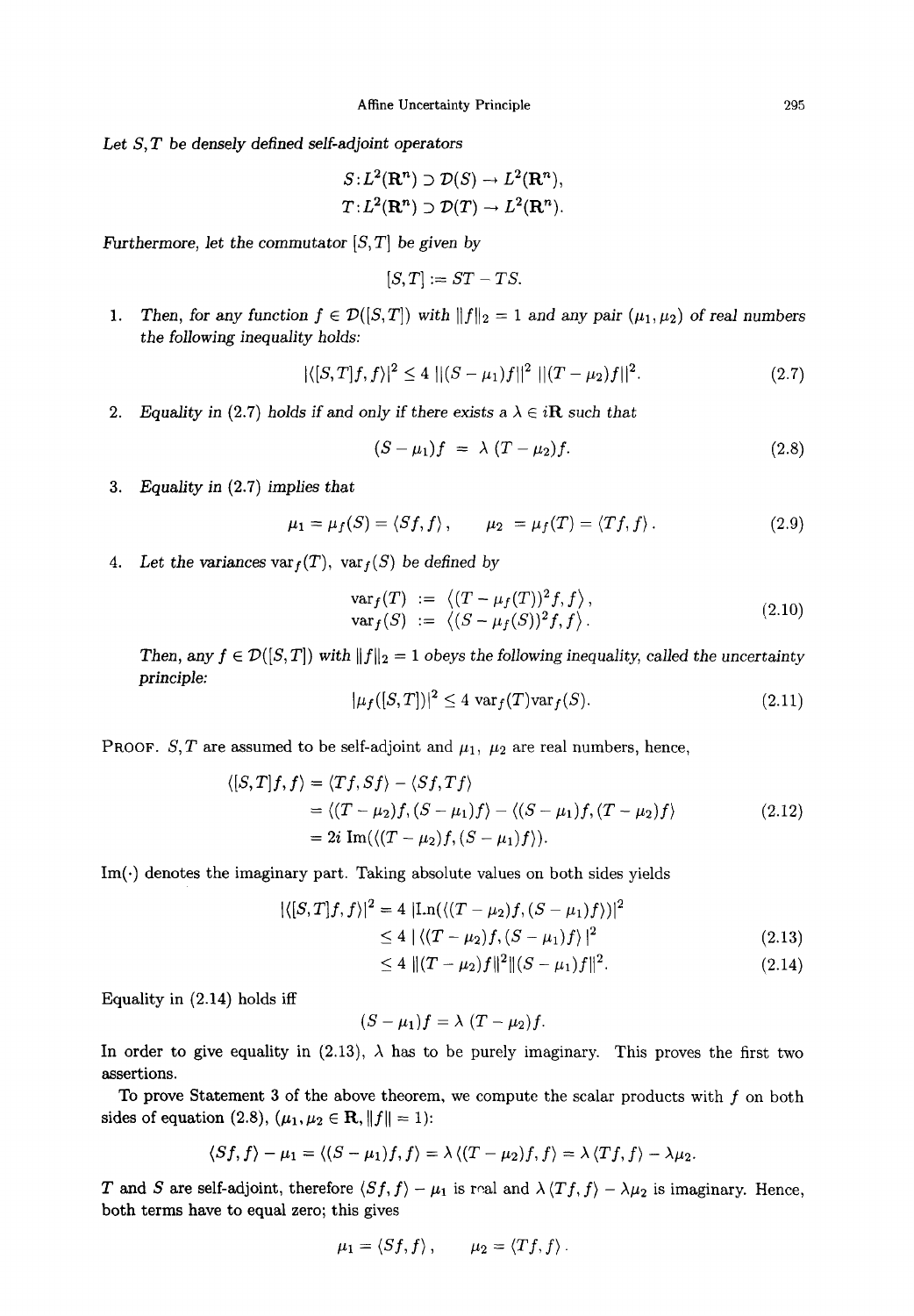Finally, the uncertainty principle of Statement 4 follows from (2.7) since  $\mu_f(S)$  and  $\mu_f(T)$  are real numbers.

REMARK 2.1. The name uncertainty principle is justified if we interpret  $|f|^2$  as the density of a probability distribution on the real line. Then,  $\langle Sf, f \rangle$  amounts to computing the expectation of f with respect to the operator  $S$ . The above theorem states that the expectation of the commutator gives a lower bound for the product of the variances of  $S$  and  $T$ . If we now take the operators  $S = T_{\omega}$  and  $T = T_b$  defined in (2.6), then, in the language of quantum mechanics, the operator  $S$  is the position and  $T$  is the momentum operator. In this case, Theorem 2.1 restates the classical uncertainty principle.

As a consequence of Theorem 2.1, we obtain an uncertainty principle whenever we have a pair of noncommuting self-adjoint operators.

We are interested in functions that minimize  $(2.11)$ , i.e., we want to find functions for which (2.11) is, in fact, an equality. As stated above, for the two operators of (2.6), it can be checked that a minimizing function is given by  $\psi(x) = \pi^{-1/4}e^{-x^2/2}$ .

The aim of this paper is to study the minimizing functions for the wavelet transform instead of the windowed Fourier transform. In one dimension, the wavelet transform is defined by means of the so-called **affine** group  $\mathcal A$  given by

$$
\mathcal{A} := \{ (a, b) \, | \, (a, b) \in \mathbf{R}^2, \, a \neq 0 \},\tag{2.15}
$$

with group law

$$
(a,b) \circ (a',b') = (aa', ab' + b). \tag{2.16}
$$

A is a locally compact topological group with left Haar measure  $(da db)/a^2$ . It can be checked that

$$
[U(a,b)f](x) := |a|^{-1/2} f\left(\frac{x-b}{a}\right) \tag{2.17}
$$

is a unitary irreducible representation of A in  $L^2(\mathbf{R})$ . Furthermore, U is square integrable and every function  $\psi$  satisfying

$$
\int_{\mathbf{R}} \frac{|\hat{\psi}(\xi)|^2}{|\xi|} d\xi < \infty \tag{2.18}
$$

is admissible. Therefore, the wavelet transform

$$
W_{\psi}(f)(a,b) := \int_{\mathbf{R}} f(x)|a|^{-1/2}\psi\left(\frac{x-b}{a}\right)dx\tag{2.19}
$$

is well-defined. Definition (2.19) can be generalized to higher dimensions. Following Antoine *et al.* [5,6], we consider the group

$$
\mathcal{B} := \mathbf{R}^+ \times \mathbf{R}^2 \times SO(2),\tag{2.20}
$$

with group law

$$
(a, b, \tau_{\Theta}) \circ (a', b', \tau_{\Theta'}) = (aa', b + a\tau_{\Theta}b', \tau_{\Theta + \Theta'}) \tag{2.21}
$$

and identity element

$$
e = (1, 0, I), \tag{2.22}
$$

where I is the identity matrix and  $\Theta$  is the rotation angle. The rotation  $\tau_{\Theta} \in SO(2)$  acts on  $b = (b_1, b_2)$  as usual:

$$
\tau_{\Theta}(b_1, b_2) = (b_1 \cos \Theta - b_2 \sin \Theta, b_1 \sin \Theta + b_2 \cos \Theta), \qquad 0 \le \Theta < 2\pi. \tag{2.23}
$$

B has a unitary irreducible representation in  $L^2(\mathbf{R}^2)$  given by

$$
[U(a,b,\Theta)f](x) = \frac{1}{a} f\left(\tau_{-\Theta}\left(\frac{x-b}{a}\right)\right). \tag{2.24}
$$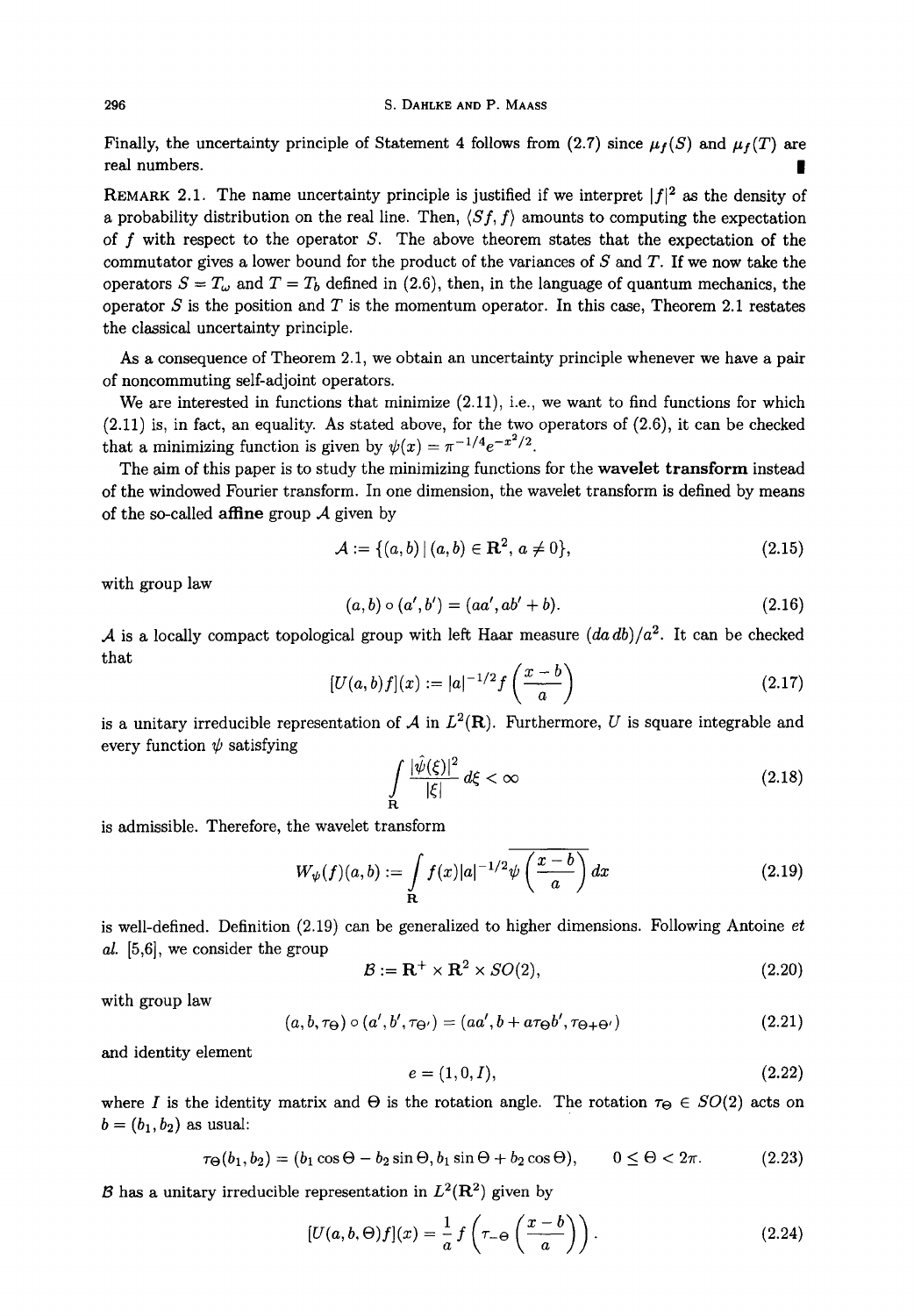Once again, this representation is square integrable and every vector  $\psi$  satisfying

$$
\int_{\mathbf{R}^2} \frac{|\hat{\psi}(\xi)|^2}{\|\xi\|^2} d\xi < \infty \tag{2.25}
$$

is admissible, so that the two-dimensional wavelet transform

$$
[W_{\psi}f](a,b,\Theta) := \int_{\mathbf{R}^2} f(x) \frac{1}{a} \overline{\psi\left(\tau_{-\Theta}\left(\frac{x-b}{a}\right)\right)} dx \tag{2.26}
$$

is well-defined.

In this paper, we set up the uncertainty relations for both, the 1-D and the 2-D continuous wavelet transform, and construct the associated families of minimizing functions.

#### **3.** THE 1-D CASE

To set up the uncertainty principle for the 1-D wavelet transform, we have to determine the associated self-adjoint operators. To obtain these operators, we have to compute the derivatives of the representation (2.17) at the identity element, compare with (2.6). We get

$$
\tilde{T}_a f(x) := \frac{\partial}{\partial a} \left[ U(a, b) f \right](x) |_{a=1, b=0},
$$
\n
$$
= \frac{\partial}{\partial a} \left( |a|^{-1/2} f \left( \frac{x - b}{a} \right) \right) \Big|_{a=1, b=0} = -\frac{1}{2} f(x) - x f'(x),
$$
\n
$$
\tilde{T}_b f(x) := \frac{\partial}{\partial b} \left[ U(a, b) f \right](x) |_{a=1, b=0}
$$
\n
$$
= \frac{\partial}{\partial b} \left( |a|^{-1/2} f \left( \frac{x - b}{a} \right) \right) \Big|_{a=1, b=0} = -f'(x).
$$
\n(3.1)

The operators  $\tilde{T}_a$  and  $\tilde{T}_b$  are not self-adjoint, but after the modification

$$
T_a := i\tilde{T}_a, \qquad T_b := i\tilde{T}_b,\tag{3.2}
$$

we are in business. Using these operators, the affine uncertainty principle reads as follows.

LEMMA 3.1. Let  $T_a$  and  $T_b$  be the self-adjoint operators defined by  $(3.1)$  and  $(3.2)$ . Then for all  $f \in \mathcal{D}([T_a, T_b])$  with  $||f||^2 = 1$  the following relation holds:

$$
|\mu_f([T_a, T_b])|^2 = |\mu_f(T_b)|^2 \le 4(||f'||^2 - \mu_f(T_b)^2) \left(||xf'||^2 - \frac{1}{2}||f||^2 - \mu_f(T_a)^2\right).
$$
 (3.3)

PROOF. One has

$$
([T_a,T_b]f)(x)=f'(x)=i(T_bf)(x),
$$

which implies that

$$
\mu_f([T_a, T_b]) = i\mu_f(T_b). \qquad (3.4)
$$

Partial integration yields

$$
\mu_f(T_a) = -i \int\limits_{\mathbf{R}} \left( \frac{1}{2} |f(x)|^2 + x f'(x) \bar{f}(x) \right) dx,
$$
  
\n
$$
\mu_f(T_b) = -i \int\limits_{\mathbf{R}} f'(x) \bar{f}(x) dx.
$$
\n(3.5)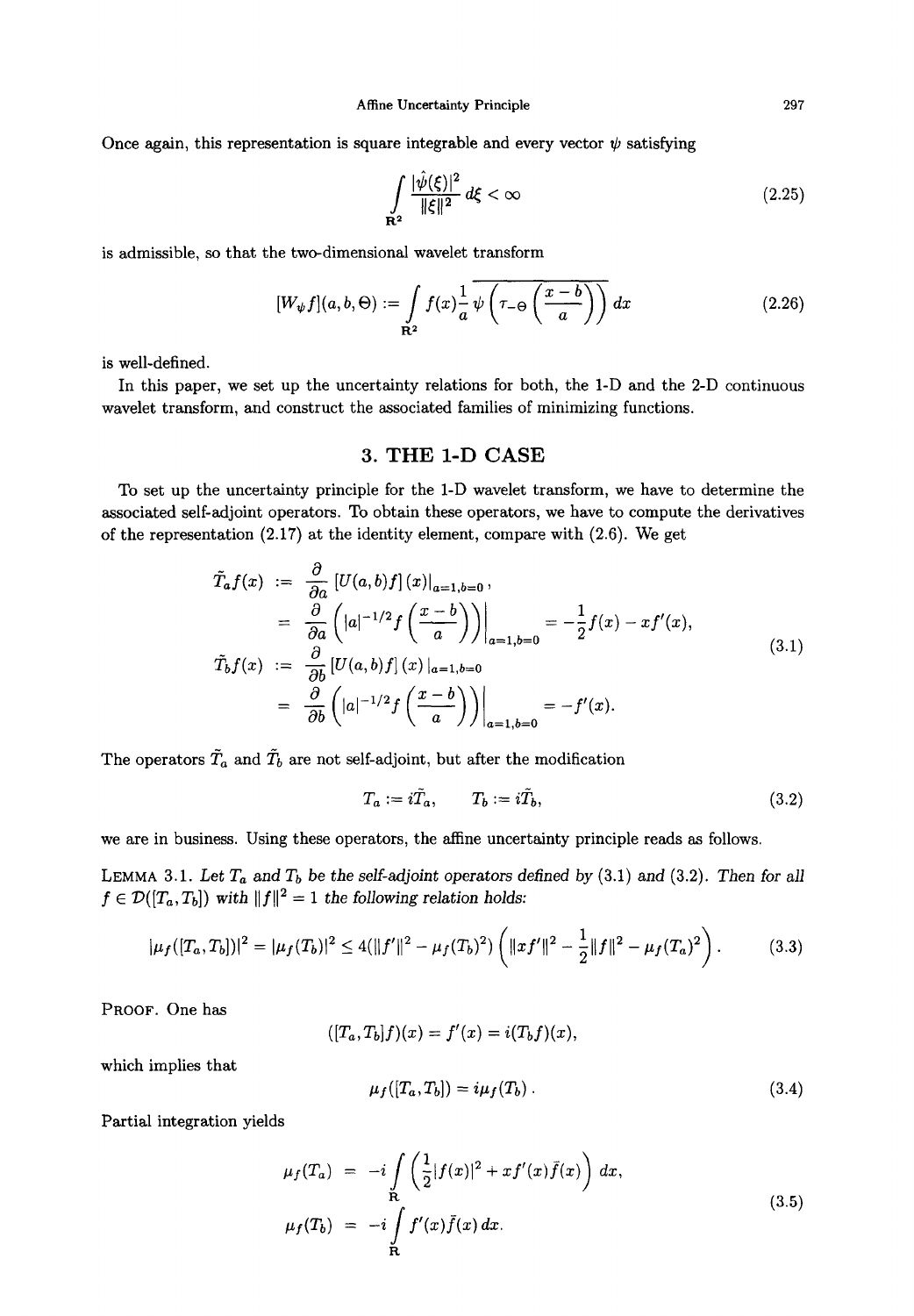Employing  $(3.5)$  and using the fact that  $f$  is normalized leads to

$$
\begin{aligned}\n\text{var}_f(T_a) &= \|xf'\|^2 - \frac{1}{2} \|f\|^2 - \mu_f(T_a)^2, \\
\text{var}_f(T_b) &= \|f'\|^2 - \mu_f(T_b)^2.\n\end{aligned} \tag{3.6}
$$

Combining  $(3.4)$  and  $(3.6)$ , formula  $(3.3)$  now follows immediately by Theorem 2.1.

We want to find the minimizing functions, i.e., those functions for which we have equality in formula (3.3).

THEOREM 3.1. *For a given set of numbers*  $\mu_1, \mu_2 \in \mathbf{R}, \lambda \in i\mathbf{R}$  satisfying  $0 > -i\lambda\mu_2$  let f be *defined by* 

$$
f(x) := c(x - \lambda)^{\alpha},\tag{3.7}
$$

where  $\alpha$  is given by

$$
\alpha:=-\frac{1}{2}-i\lambda\mu_2+i\mu_1.
$$

*If the constant c is chosen such that* 

$$
||f||_2^2 = 1,
$$

*then*  $\mu_f(T_a) = \mu_1$ ,  $\mu_f(T_b) = \mu_2$  *and f is a minimizing function of (3.3).* 

PROOF. We apply Theorem 2.1 with the operators  $S = T_a$  and  $T = T_b$ . In this theorem, the minimizing functions of an uncertainty principle are characterized as the solutions of

$$
(S - \mu_1)f = \lambda (T - \mu_2)f,
$$

where  $\mu_1, \mu_2, i\lambda$  are real numbers. For our choice of operators, we have to solve the differential equation

$$
-\frac{1}{2}iy -ixy' - \mu_1y = -i\lambda y' - \lambda \mu_2y.
$$

Separation of variables yields

$$
\frac{i\,dx}{\lambda-x}=\frac{dy}{y\left(\lambda\mu_2-\mu_1-i/2\right)}
$$

which has the solution

$$
f(x)=c(x-\lambda)^{\alpha},
$$

with

$$
\alpha=-\frac{1}{2}-i\lambda\mu_2+i\mu_1.
$$

We need to check whether  $f \in L^2(\mathbf{R})$ . This requires Re  $(\alpha) < -1/2$  or equivalently  $-i\lambda \mu_2 < 0$ .

Assume that c is chosen such that  $||f||_2 = 1$ . Then, since f is a minimizing function, Part 3 of Theorem 2.1 states that automatically

$$
\mu_1 = \mu_f(T_a) = \langle T_a f, f \rangle, \qquad \mu_2 = \mu_f(T_b) = \langle T_b f, f \rangle.
$$

In order to obtain a wavelet, we also have to check whether the solution  $f$  satisfies the admissibility condition. The Fourier transform of  $f(x) = c(x - \lambda)^{\alpha}$  is given by

$$
\hat{f}(\xi) = \begin{cases} 0, & \text{for } \xi < 0, \\ \tilde{c} \cdot \xi^{-1/2 + i\lambda \mu_2 - i\mu_1} e^{-i\lambda \xi}, & \text{for } \xi > 0, \end{cases}
$$

with the constant  $\tilde{c} := c \cdot 2\pi i^{\alpha} \Gamma(-\alpha)^{-1}$ , provided that  $i\lambda \mu_2 > -1/2$  and  $i\lambda > 0$ , see formula 3.2.3 in [7]. The admissibility condition restricts the choice for  $\lambda$  and  $\mu_2$  to

$$
i\lambda\mu_2>1.
$$

The case  $i\lambda < 0$  can be treated similarly.

The minimizing functions for  $\lambda = \pm i$  are in a certain sense the canonical choices since they satisfy the following interesting variant of the affine uncertainty principle.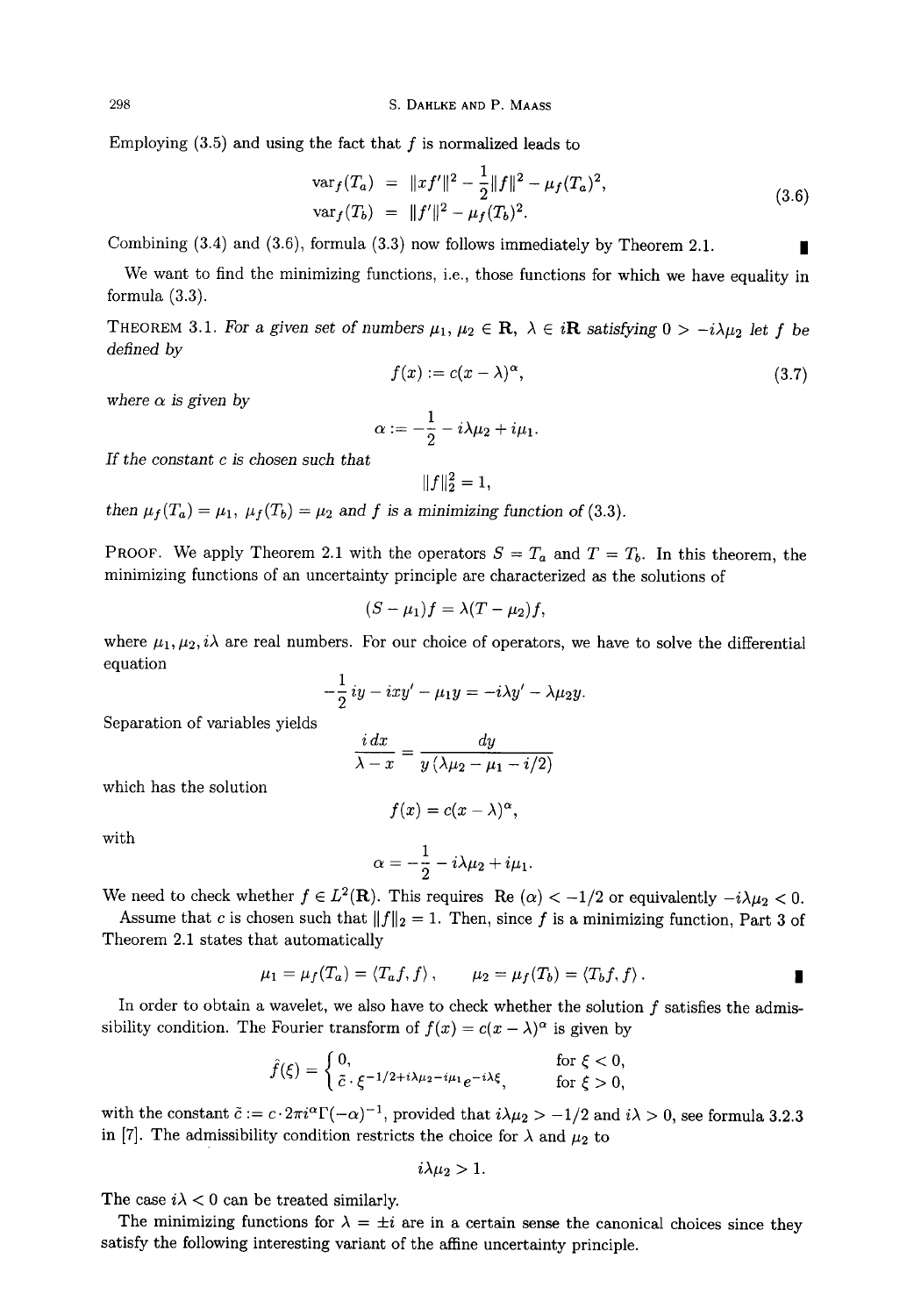COROLLARY 3.1. The minimizing functions for  $\lambda = \pm i$  satisfy

$$
|\mu_f(T_b)| = \text{var}_f(T_a) + \text{var}_f(T_b). \tag{3.8}
$$

**PROOF.** If we combine the formulas  $(3.4)$  and  $(2.14)$ , we see that a minimizing function satisfies

$$
|\mu_f(T_b)|=2||(T_b-\mu_2)f||||(T_a-\mu_1)f||.
$$

Recall that

$$
2\alpha\beta\leq \alpha^2+\beta^2, \qquad \alpha,\beta\geq 0.
$$

Equality holds if  $\alpha = \beta$ , and if we take into account the expression (2.8), we obtain

$$
|\mu_f(T_b)| = ||(T_b - \mu_2)f||^2 + ||(T_a - \mu_1)f||^2
$$
  
=  $\text{var}_f(T_b) + \text{var}_f(T_a).$  (3.9)

REMARK 3.1. It can be checked that the Gaussian window function satisfies an uncertainty principle of the same type as  $(3.8)$  with respect to the operators defined in  $(2.6)$ ; see [3] for details.

REMARK 3.2. The operators constructed by the equations (3.1) and (3.2) can be interpreted as a canonical basis for the Lie algebra. Consequently, the formulation of the uncertainty relation in Lemma 3.1 seems to be the most natural one. Nevertheless, the minimizing functions of Theorem 3.1 are in a certain sense invariant with respect to a change of the basis. More precisely, let S and T be defined as nontrivial linear combinations of  $T_a$  and  $T_b$ , i.e.,

$$
S := c_1 T_a + c_2 T_b, \qquad T := d_1 T_a + d_2 T_b, \qquad c_1, c_2, d_1, d_2 \in \mathbf{R}.
$$

A minimizing function with respect to these operators has to be a solution of the equation

$$
AT_af - \tilde{\mu}f = BT_bf,
$$

where

$$
A := c_1 - \lambda d_1, \qquad B := \lambda d_2 - c_2, \qquad \tilde{\mu} := \mu_f(S) - \lambda \mu_f(T),
$$

compare with (2.8). Separation of variables yields

$$
\frac{i\,dx}{A((B/A)-x)}=\frac{dy}{y\left(-\tilde{\mu}-(A/2)i\right)},
$$

which has the solution

$$
f(x) = c\left(x - \frac{B}{A}\right)^{i(\tilde{\mu}/A) - 1/2}
$$

This function is indeed of the same form as the minimizing function given by (3.7).

REMARK 3.3. By employing a quite different approach, the relations between wavelet analysis and uncertainty principles were studied before by T. Paul and K. Seip, see [8] for details. Paul and Seip are interested in problems arising from quantum mechanics, namely from the description of the hydrogen atom. To this end, they study the eigenfunctions of the operator

$$
\overline{Z}=i\frac{d}{dx}-\frac{il}{x}, \qquad l\in \mathbf{Z}, \quad l>0.
$$

These eigenfunctions are called the affine coherent states and they are given by

$$
\psi_{\overline{z}}(x) = x^l e^{-i\overline{z}x}, \qquad \text{Im } z > 0,
$$

i.e., their structure is very similar to Fourier transform of our solution. It turns out that these functions minimize the uncertainty relation with respect to the operators  $P = -i\frac{a}{dx}$  and  $Q = \frac{l}{x}$ A similar family of functions has also been introduced in the appendix of [9].

*|*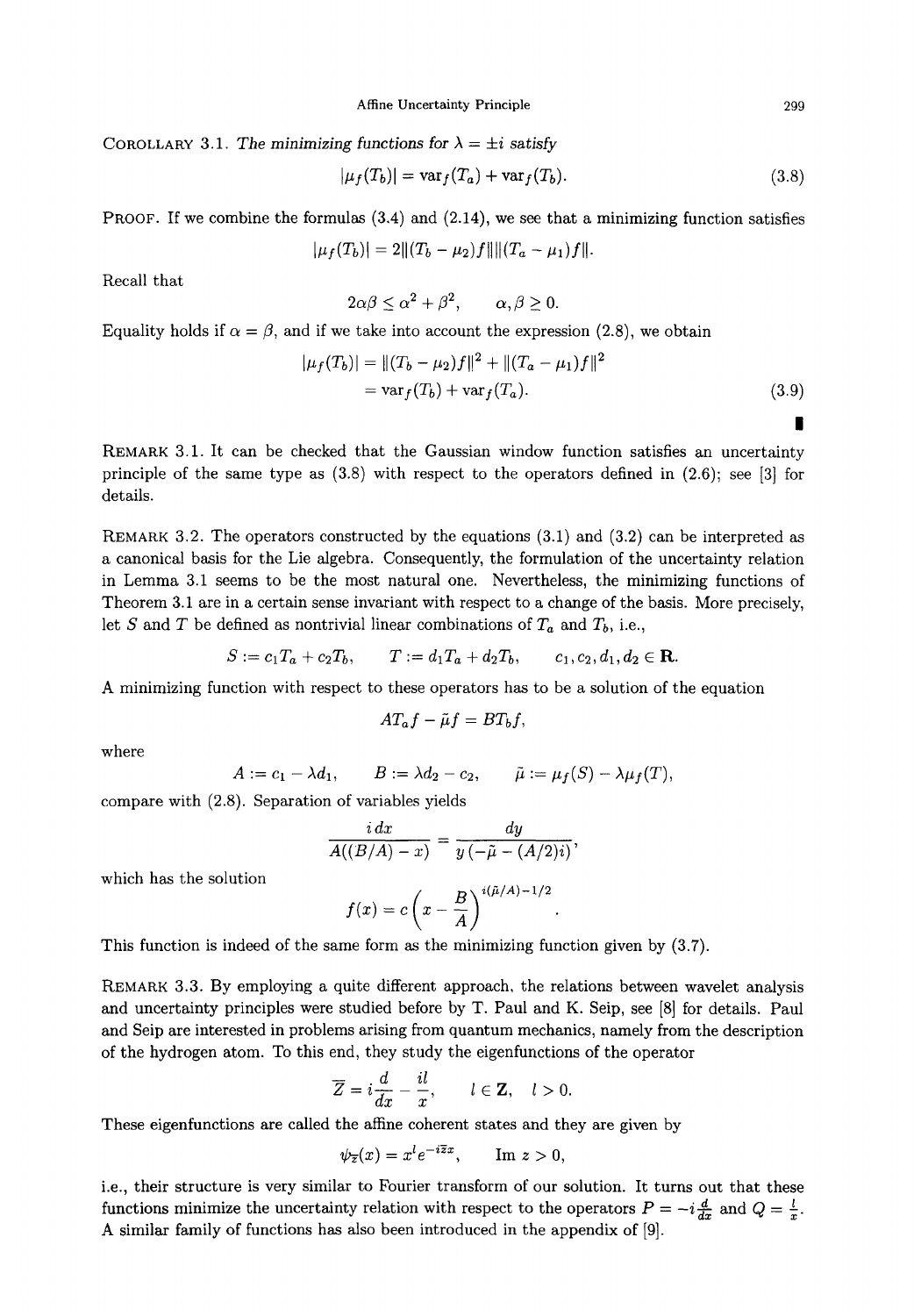#### 300 S. DAHLKE AND P. MAASS

#### **4. THE 2-D CASE**

In this section, we study the uncertainty principle associated with the unitary irreducible representation defined by (2.24).

Once again, we have to compute the partial derivatives of the representation at the identity  $\partial f$   $\partial f$  \t \ element. We obtain,  $(\nabla f = (\frac{\partial f}{\partial x_1}, \frac{\partial f}{\partial x_2})^t),$ 

$$
\frac{\partial}{\partial \theta} \left[ U(a,b,\theta)f \right](x)|_{(1,0,0)} = \nabla f \cdot \begin{pmatrix} x_2 \\ -x_1 \end{pmatrix} =: [\hat{T}_{\theta}(f)](x), \tag{4.1}
$$

$$
\frac{\partial}{\partial a}\left[U(a,b,\theta)f](x)\right|_{(1,0,0)} = -f(x) - \nabla f \cdot x =: [\hat{T}_a(f)](x),\tag{4.2}
$$

$$
\frac{\partial}{\partial b_1} \left[ U(a, b, \theta) \right] f(x) \big|_{(1, 0, 0)} = -\frac{\partial f}{\partial x_1} =: [\hat{T}_{b_1}(f)](x), \tag{4.3}
$$

$$
\frac{\partial}{\partial b_2} \left[ U(a, b, \theta) \right] f(x) \big|_{(1, 0, 0)} = -\frac{\partial f}{\partial x_2} =: [\hat{T}_{b_2}(f)](x). \tag{4.4}
$$

Again, the operators defined by  $(4.1)$ – $(4.4)$  are not self-adjoint. Therefore, we perform the modification

$$
T_a := i\hat{T}_a, \quad T_\theta := i\hat{T}_\theta, \quad T_{b_1} := i\hat{T}_{b_1}, \quad T_{b_2} := i\hat{T}_{b_2} \,. \tag{4.5}
$$

Fortunately, some of the operators defined by (4.5) commute. More precisely, we have

$$
[T_a, T_\theta] = 0, \qquad [T_{b_1}, T_{b_2}] = 0, \qquad (4.6)
$$

$$
[T_{\theta}, T_{b_1}] = -iT_{b_2}, \qquad [T_a, T_{b_1}] = iT_{b_1}, \qquad (4.7)
$$

$$
[T_{\theta}, T_{b_2}] = -i T_{b_1}, \qquad [T_a, T_{b_2}] = i T_{b_2}.
$$
\n(4.8)

Therefore, we have four uncertainty relations induced by the formulas (4.7) and (4.8).

LEMMA 4.1. Let  $T_a$ ,  $T_{b_1}$ ,  $T_{b_2}$  and  $T_{\theta}$  be the self-adjoint operators defined by (4.5). Then for all *suitable functions f* the *following relations hold:* 

$$
\mu_f^2(T_{b_1}) \le 4 \left( \left\| \frac{\partial f}{\partial x_1} \right\|_2^2 - \mu_f^2(T_{b_1}) \right) \left( \|\nabla f \cdot x\|_2^2 - \|f\|_2^2 - \mu_{T_a}^2 \right),\tag{4.9}
$$

$$
\mu_f^2(T_{b_2}) \le 4 \left( \left\| \frac{\partial f}{\partial x_2} \right\|_2^2 - \mu_f^2(T_{b_2}) \right) \left( \|\nabla f \cdot x\|_2^2 - \|f\|_2^2 - \mu_{T_a}^2 \right),\tag{4.10}
$$

$$
\mu_f^2(T_{b_1}) \le 4 \left( \left\| \frac{\partial f}{\partial x_1} \right\|_2^2 - \mu_f^2(T_{b_2}) \right) \times \left( \left\| \frac{\partial f}{\partial x_1} x_2 \right\|_2^2 + \left\| \frac{\partial f}{\partial x_2} x_1 \right\|_2^2 - 2 \operatorname{Re} \left\langle \frac{\partial f}{\partial x_2} x_2, \frac{\partial f}{\partial x_1} x_1 \right\rangle - \mu_{T_{b}}^2 \right), \tag{4.11}
$$

$$
\mu_f^2(T_{b_2}) \le 4 \left( \left\| \frac{\partial f}{\partial x_1} \right\|_2^2 - \mu_f^2(T_{b_1}) \right) \times \left( \left\| \frac{\partial f}{\partial x_1} x_2 \right\|_2^2 + \left\| \frac{\partial f}{\partial x_2} x_1 \right\|_2^2 - 2 \operatorname{Re} \left\langle \frac{\partial f}{\partial x_2} x_2, \frac{\partial f}{\partial x_1} x_1 \right\rangle - \mu_{T_0}^2 \right). \tag{4.12}
$$

REMARK 4.1. A function is suitable in our setting if it is in the domain of  $[T_a, T_{b_1}]$ ,  $[T_a, T_{b_2}]$ ,  $[T_{\theta},T_{b_1}]$  or  $[T_{\theta},T_{b_2}]$  and satisfies  $||f||_2 = 1$ . For such a function, at least one of the relations in Lemma 4.1 holds.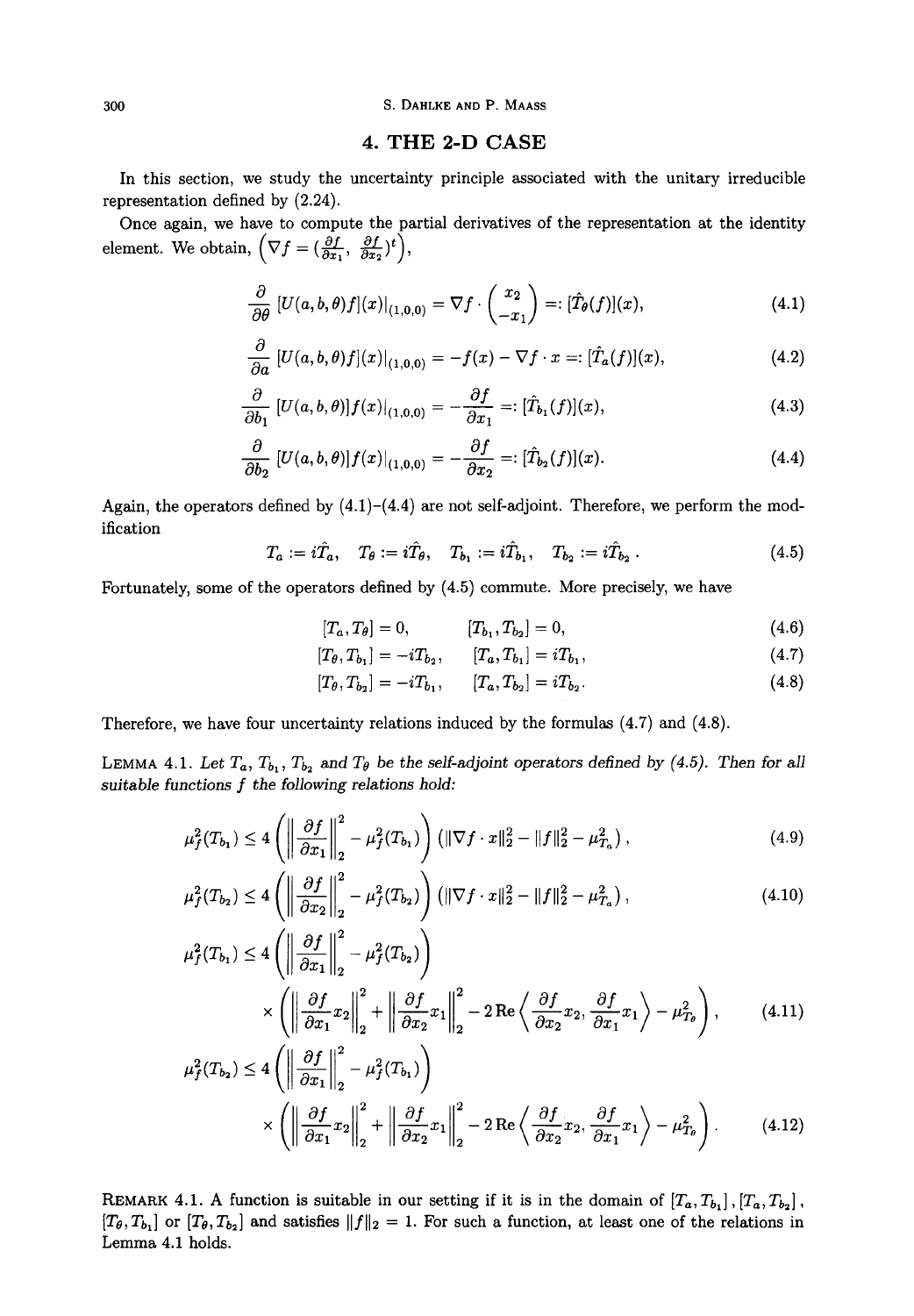PROOF OF LEMMA 4.1. We want to apply Theorem 2.1. Therefore, we have to compute the variances. By partial integration, we obtain

$$
\begin{split}\n\text{var}_{f}(T_{\theta}) &= \langle (T_{\theta} - \mu_{f}(T_{\theta}))^{2} f, f \rangle \\
&= \langle T_{\theta}^{2} f, f \rangle - \mu_{T_{\theta}}^{2} \\
&= -\int \left( \frac{\partial}{\partial x_{1}} \left( \frac{\partial f}{\partial x_{1}} x_{2} - \frac{\partial f}{\partial x_{2}} x_{1} \right) x_{2} - \frac{\partial}{\partial x_{2}} \left( \frac{\partial f}{\partial x_{1}} x_{2} - \frac{\partial f}{\partial x_{2}} x_{1} \right) x_{1} \right) \bar{f} \, dx - \mu_{T_{\theta}}^{2} \\
&= \int \left( \left( \frac{\partial f}{\partial x_{1}} x_{2} - \frac{\partial f}{\partial x_{2}} x_{1} \right) x_{2} \frac{\partial \bar{f}}{\partial x_{1}} - \left( \frac{\partial f}{\partial x_{1}} x_{2} - \frac{\partial f}{\partial x_{2}} x_{1} \right) x_{1} \frac{\partial \bar{f}}{\partial x_{2}} \right) \, dx - \mu_{T_{\theta}}^{2} \\
&= \left\| \frac{\partial f}{\partial x_{1}} x_{2} \right\|_{2}^{2} + \left\| \frac{\partial f}{\partial x_{2}} x_{1} \right\|_{2}^{2} - \left\langle \frac{\partial f}{\partial x_{2}} x_{2}, \frac{\partial f}{\partial x_{1}} x_{1} \right\rangle - \left\langle \frac{\partial f}{\partial x_{1}} x_{1}, \frac{\partial f}{\partial x_{2}} x_{2} \right\rangle - \mu_{T_{\theta}}^{2} \\
&= \left\| \frac{\partial f}{\partial x_{1}} x_{2} \right\|_{2}^{2} + \left\| \frac{\partial f}{\partial x_{2}} x_{1} \right\|_{2}^{2} - 2 \operatorname{Re} \left\langle \frac{\partial f}{\partial x_{2}} x_{2}, \frac{\partial f}{\partial x_{1}} x_{1} \right\rangle - \mu_{T_{\theta}}^{2}\n\end{split}
$$

and

$$
\begin{split}\n\text{var}_f(T_a) &= \langle T_a^2 f, f \rangle - \mu_{T_a}^2 \\
&= -\int (f + \nabla f \cdot x + \nabla f \cdot x + \nabla (\nabla f \cdot x) \cdot x \bar{f}) \, dx - \mu_{T_a}^2 \\
&= -\|f\|_2^2 - 2 \int \nabla f \cdot x \bar{f} \, dx - \int \left( \frac{\partial}{\partial x_1} (\nabla f \cdot x) x_1 \bar{f} + \frac{\partial}{\partial x_2} (\nabla f \cdot x) x_2 \bar{f} \right) \, dx - \mu_{T_a}^2 \\
&= -\|f\|_2^2 + \int \left( (\nabla f \cdot x) x_1 \frac{\partial \bar{f}}{\partial x_1} + (\nabla f \cdot x) x_2 \frac{\partial \bar{f}}{\partial x_2} \right) \, dx - \mu_{T_a}^2 \\
&= -\|f\|_2^2 + \|\nabla f \cdot x\|_2^2 - \mu_{T_a}^2.\n\end{split}
$$

Similarly, one has

$$
\text{var}_f(T_{b_1}) = \left\| \frac{\partial f}{\partial x_1} \right\|_2^2 - \mu_{T_{b_1}}^2, \qquad \text{var}_f(T_{b_2}) = \left\| \frac{\partial f}{\partial x_2} \right\|_2^2 - \mu_{T_{b_2}}^2.
$$

Now an application of Theorem 2.1 combined with (4.7) and (4.8) yields the result.

Statement 2 of Theorem 2.1 implies that the minimizing functions for the uncertainty relations stated in Lemma 4.1 are given as the solutions of the following partial differential equations

$$
i\frac{\partial f}{\partial x_1}x_2 - i\frac{\partial f}{\partial x_2}x_1 - \mu_f(T_\theta)f = -i\lambda_1\frac{\partial f}{\partial x_1} - \lambda_1\mu_f(T_{b_1})f,\tag{4.13}
$$

$$
i\frac{\partial f}{\partial x_1}x_2 - i\frac{\partial f}{\partial x_2}x_1 - \mu_f(T_\theta)f = -i\lambda_2\frac{\partial f}{\partial x_2} - \lambda_2\mu_f(T_{b_2})f,\tag{4.14}
$$

$$
-if(x) - i\frac{\partial f}{\partial x_1}x_1 - i\frac{\partial f}{\partial x_2}x_2 - \mu_f(T_a)f = -i\lambda_3\frac{\partial f}{\partial x_1} - \lambda_3\mu_f(T_{b_1})f,\tag{4.15}
$$

$$
-if(x) - i\frac{\partial f}{\partial x_1}x_1 - i\frac{\partial f}{\partial x_2}x_2 - \mu_f(T_a)f = -i\lambda_4 \frac{\partial f}{\partial x_2} - \lambda_4 \mu_f(T_{b_2})f. \tag{4.16}
$$

It would be optimal to find a function that satisfies all these equations simultaneously with nontrivial values of  $\lambda_i$ ,  $i = 1, \ldots, 4$ . But it can be checked that this is not possible. For instance, suppose that we have found a function  $f$  that satisfies (4.15) and (4.16) simultaneously. Subtracting these two equations leads to

$$
-i\lambda_3 \frac{\partial f}{\partial x_1} + i\lambda_4 \frac{\partial f}{\partial x_2} = \lambda_3 \mu_f(T_{b_1}) f - \lambda_4 \mu_f(T_{b_2}) f.
$$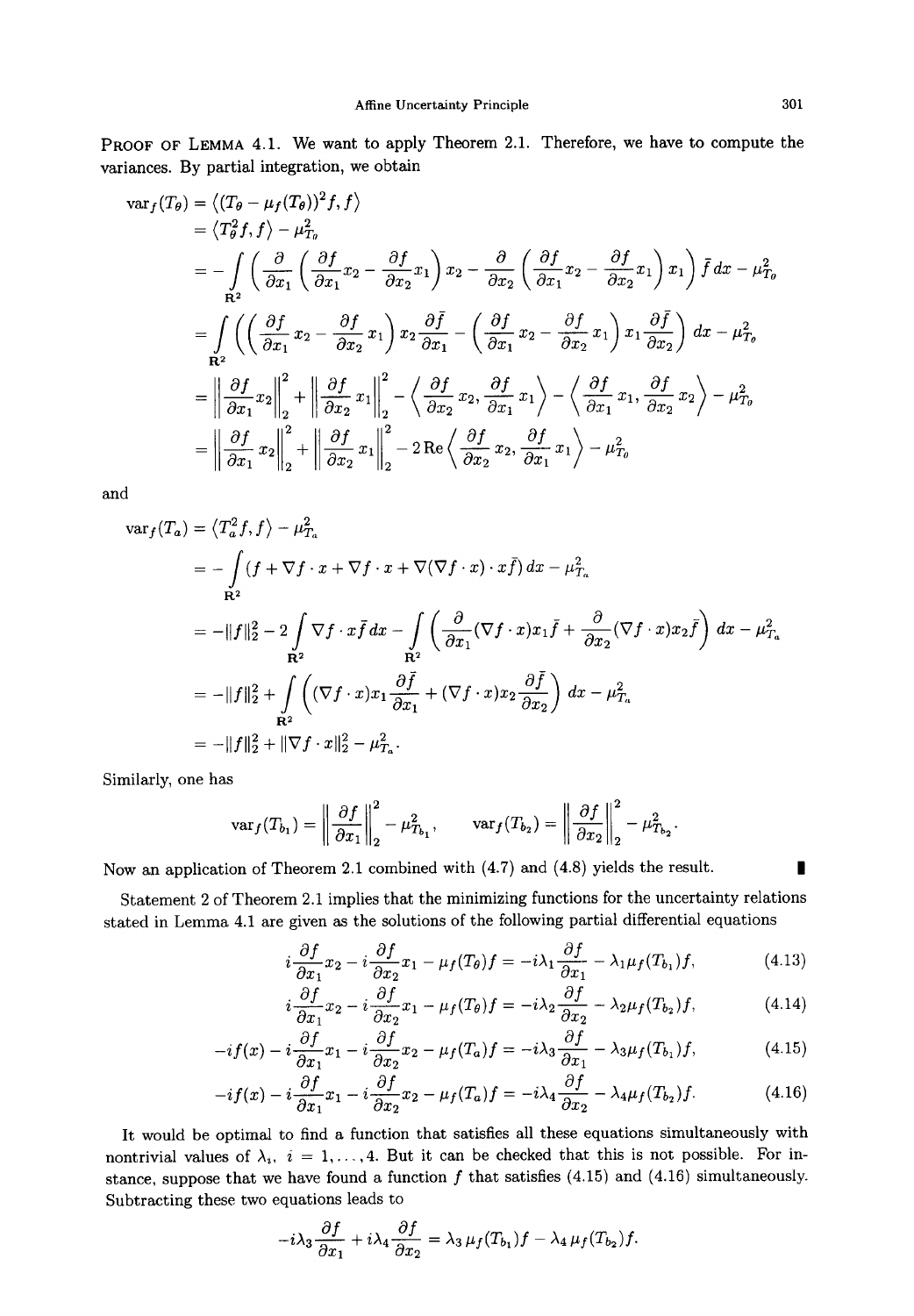Applying Fourier transform yields

$$
\hat{f}(\xi)(\lambda_3\xi_1-\lambda_4\xi_2-\lambda_3\,\mu_f(T_{b_1})+\lambda_4\,\mu_f(T_{b_2}))=0,
$$

implying  $f = 0$ . Therefore, it seems natural to try to find the minimizing functions in the kernel of  $T_a$  and  $T_\theta$ , respectively, which leads to uncertainty relations with  $\lambda_i = 0$ . The following theorem shows that this strategy is indeed a suitable one.

THEOREM 4.1. *Every sufficiently smooth L2-function f of the form* 

$$
f(x_1, x_2) = g\left(\sqrt{x_1^2 + x_2^2}\right) = g(r),\tag{4.17}
$$

where  $r := \sqrt{x_1^2 + x_2^2}$ , satisfies (4.13) and (4.14) simultaneously. A canonical solution is given by *the Mexican hat function* 

$$
\psi(x) = \left[2 - 2\beta r^2\right]e^{-\beta r^2} \tag{4.18}
$$

*with* 

$$
\beta=-\frac{i}{2\lambda}.
$$

PROOF. We want to show that (4.13) and (4.14) are satisfied with

$$
\lambda_1=\lambda_2=0.
$$

Using

$$
\frac{\partial g}{\partial x_1} = \frac{dg}{dr} \frac{x_1}{r}, \qquad \frac{\partial g}{\partial x_2} = \frac{dg}{dr} \frac{x_2}{r}, \tag{4.19}
$$

we obtain

$$
T_{\theta}g = i \frac{\partial g}{\partial x_1} x_2 - i \frac{\partial g}{\partial x_2} x_1 = i \frac{dg}{dr} \left( \frac{x_2 x_1 - x_1 x_2}{r} \right) = 0. \tag{4.20}
$$

Formula (4.20) obviously implies

 $\mu_q(T_\theta) = 0$ ,

so that (4.13) and (4.14) are indeed satisfied.

One could try to find a function  $g(r)$  that satisfies also (4.15) and (4.16) with  $\lambda_3 = \lambda_4 = 0$ . But inserting (4.17) into (4.15) and (4.16) and performing the calculations yields polynomial solutions which are not in  $L^2(\mathbf{R}^2)$ . Thus, it is not possible to find  $L^2$ -functions in the kernel of  $T_{\theta}$  which minimize also the uncertainty principle related to the dilation and translation operators. However, if we take a combination of  $T_{b_1}$  and  $T_{b_2}$  given by

$$
\hat{T}(f) = (T_{b_1}^2 + T_{b_2}^2)f = -\frac{\partial^2 f}{\partial x_1^2} - \frac{\partial^2 f}{\partial x_2^2},\tag{4.21}
$$

then we can find functions  $g(r)$  that minimize also an uncertainty principle with respect to  $T_a$ and  $\hat{T}$ . For a function  $g(r)$ ,  $T_a$  is of the form

$$
(T_a g)(r) = -ig(r) - ir\frac{dg}{dr},
$$

and  $\hat{T}$  is given by

$$
(\hat{T}g)(r) = -\frac{\partial}{\partial x_1} \left( \frac{dg}{dr} \frac{x_1}{r} \right) - \frac{\partial}{\partial x_2} \left( \frac{dg}{dr} \frac{x_2}{r} \right) = -\frac{d^2g}{dr^2} - \frac{1}{r} \frac{dg}{dr}.
$$

Therefore, a minimizing function  $g(r)$  with respect to both of these operators has to satisfy the differential equation

$$
-ig(r) - ir\frac{dg}{dr} - \mu_g(T_a)g = \lambda \left( -\frac{d^2g}{dr^2} - \frac{1}{r}\frac{dg}{dr} - \mu_g(\hat{T})g \right),
$$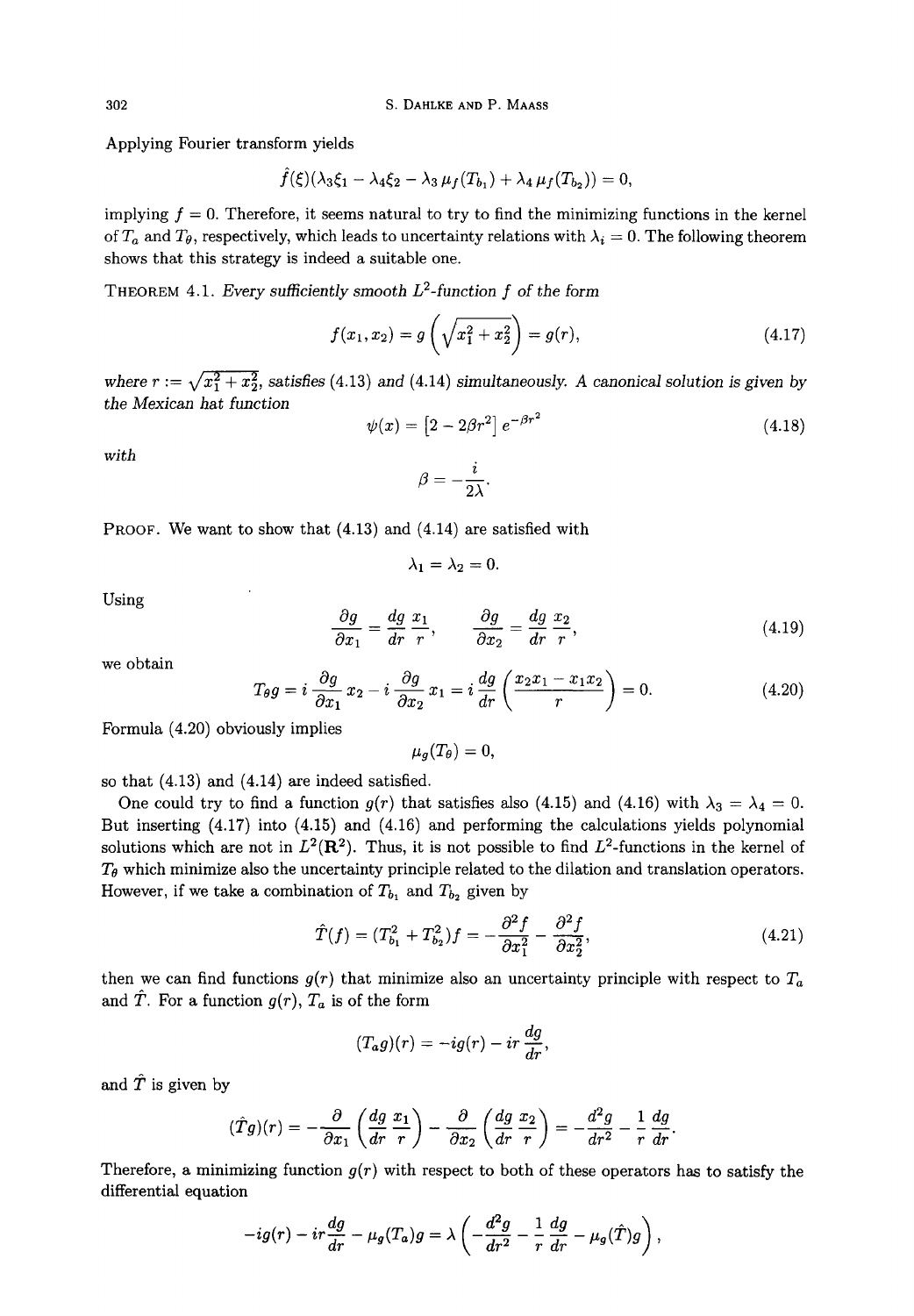which is equivalent to

$$
g''(r) + \left(\frac{1}{r} - \frac{i}{\lambda}r\right)g'(r) + cg(r) = 0\tag{4.22}
$$

with

$$
c:=\left(-\lambda^{-1}(i+\mu_g(T_a))+\mu(\hat{T})\right).
$$

We want to find  $L^2$ -solutions of (4.22), therefore, we set

$$
g(r) := q(r) \, e^{-\beta r^2}.
$$
\n(4.23)

Inserting (4.23),

$$
g'(r) = (q'(r) - 2\beta r q(r)) e^{-\beta r^2}
$$

and

$$
g''(r) = (q''(r) - 4\beta r q'(r) + (4\beta^2 r^2 - 2\beta) q(r)) e^{-\beta r^2}
$$

into (4.22) yields the following differential equation for  $q(r)$ :

$$
q''(r) + \left(\left(-4\beta - \frac{i}{\lambda}\right)r + \frac{1}{r}\right)q'(r) + \left(\left(4\beta^2 + \frac{i2\beta}{\lambda}\right)r^2 + (c - 4\beta)\right)q(r) = 0. \tag{4.24}
$$

We want to find "nice" solutions  $q(r)$ . The best would be polynomial solutions. Therefore, we set

$$
\beta:=\frac{-i}{2\lambda};
$$

thus, (4.24) reduces to

$$
q''(r) + \left(\frac{i}{\lambda}r + \frac{1}{r}\right)q'(r) + \tilde{c}q(r) = 0,
$$
\n(4.25)

with

$$
\tilde{c} = c + \frac{2i}{\lambda}.
$$

Depending on the coefficients  $\tilde{c}$  and  $\lambda$ , (4.25) can have polynomial solutions. Especially, if we choose  $\tilde{c}$  and  $\lambda$  such that

$$
\frac{2i}{\lambda} + \tilde{c} = 0,
$$

then each polynomial of the form

$$
q(r) = a_0 + a_2r^2
$$
,  $a_0, a_2 \in \mathbf{C}$ ,

is a solution of (4.25) if the coefficients  $a_0$  and  $a_2$  are related by

$$
4a_2 + \tilde{c}a_0 = 4a_2 - \frac{2i}{\lambda}a_0 = 0.
$$

For

$$
a_2=-2\beta=\frac{i}{\lambda},
$$

we obtain

 $a_0 = 2$ 

and the canonical solution of (4.22) is given by

$$
g(r)=(2-2\beta r^2)\,e^{-\beta r^2},
$$

which is indeed the Mexican hat.  $\hfill\blacksquare$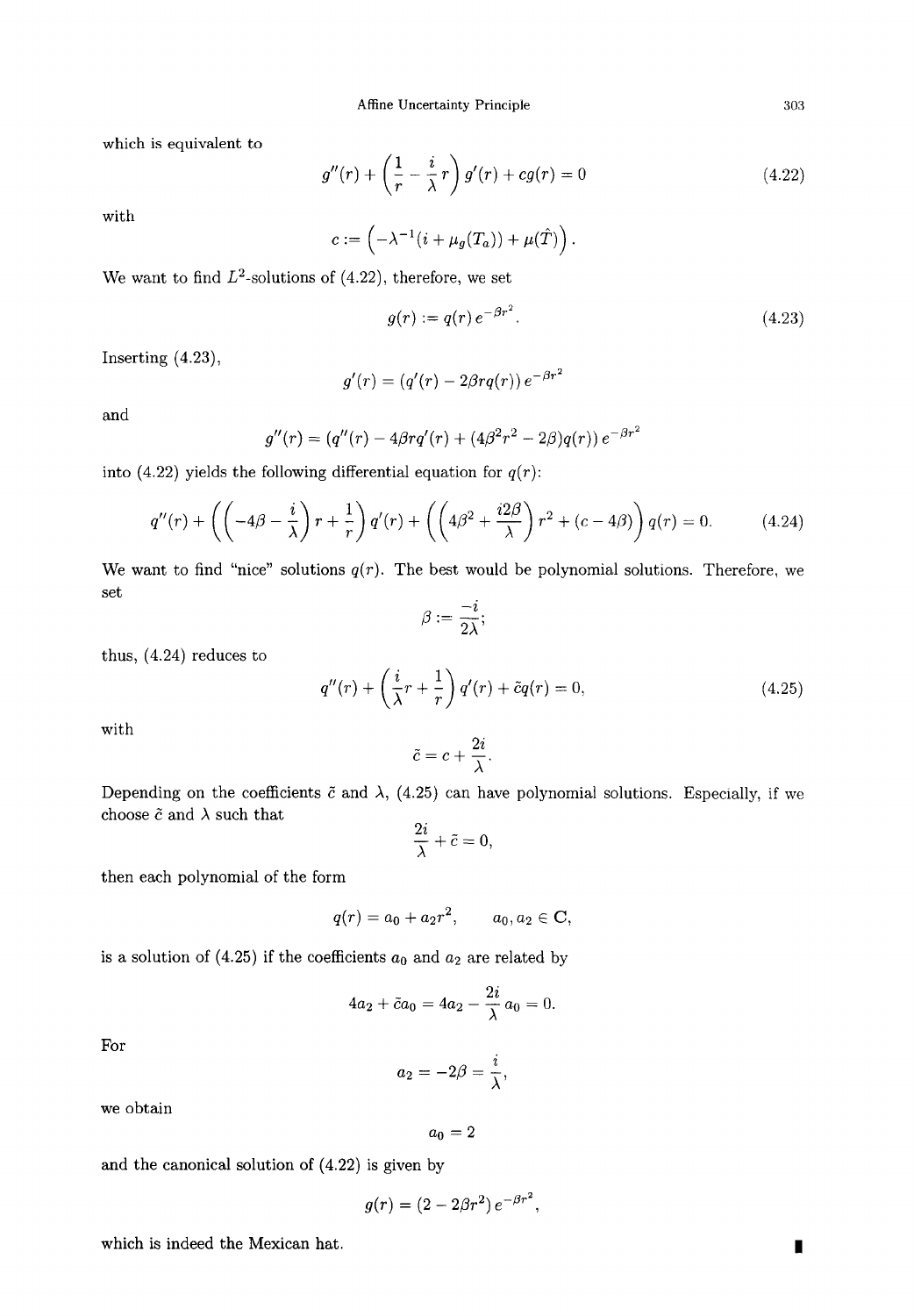REMARK 4.2. In its most general form, the Mexican hat wavelet reads

$$
\psi(x) = [2 - (x \cdot Ax)] e^{-(1/2)(x \cdot Ax)}.
$$

This wavelet was intensively used in image analysis by means of the continuous wavelet transform, see [6] for details. Our analysis shows that the rotation invariant form with

$$
A=2\beta I=-\frac{i}{\lambda}\,I
$$

can be interpreted as a minimizing function of an uncertainty principle.

REMARK 4.3. Once again, the operators defined by (4.5) can be interpreted as a canonical basis for the Lie algebra. In contrary to the 1-D case, the weak invariance of the minimizing functions with respect to nontrivial linear combinations in the sense of Remark 3.2 is only partially preserved. For instance, take the combinations

$$
S_1 := c_1 T_{\theta} + c_2 T_{b_1}, \qquad T_1 := d_1 T_{\theta} + d_2 T_{b_2} .
$$

A straightforward calculation shows that a minimizing function with respect to  $S_1$  and  $T_1$  which is of the special form  $f(x_1, x_2) = g(r)$  has to satisfy the equation

$$
c_2(T_{b_1}(f) - \mu_f(T_{b_1})f) = \lambda d_2(T_{b_1}(f) - \mu_f(T_{b_1})f)
$$

which implies  $c_2 = 0$ . This means that the weak invariance property does not fit together with the attempt to find the canonical minimizing functions in the kernel of  $T_{\theta}$ . Nevertheless, the weak invariance is preserved for the uncertainty relation between  $T_a$  and  $\hat{T}$ . Indeed, take a linear combination of the form

$$
S_2 := c_1 T_a + c_2 \hat{T}, \qquad T_2 := d_1 T_a + d_2 \hat{T}.
$$

A similar calculation as in the proof of Theorem 4.1 shows that a minimizing function  $g(r)$  with respect to  $S_2$  and  $T_2$  has to satisfy the equation

$$
g''(r) + \left(\frac{1}{r} - \frac{i}{\hat{\lambda}}r\right)g'(r) + \hat{c}g(r) = 0, \qquad (4.26)
$$

with

$$
\hat{\lambda} := \frac{\lambda d_2 - c_2}{c_1 - \lambda d_1},
$$
\n
$$
\hat{c} := (\lambda d_2 - c_2)^{-1} \left( \lambda d_1 \mu_g(T_a) + \lambda d_2 \mu_g(\hat{T}) - c_1 \mu_g(T_a) - c_2 \mu_g(\hat{T}) - (c_1 - \lambda d_1)i \right).
$$

Following once again the lines of the proof of Theorem 4.1, it can be checked that (4.26) admits the solution

$$
g(r)=(2-2\hat{\beta}r^2)e^{-\hat{\beta}r^2}
$$

with

$$
\hat{\beta}:=-\frac{i}{2\hat{\lambda}}.
$$